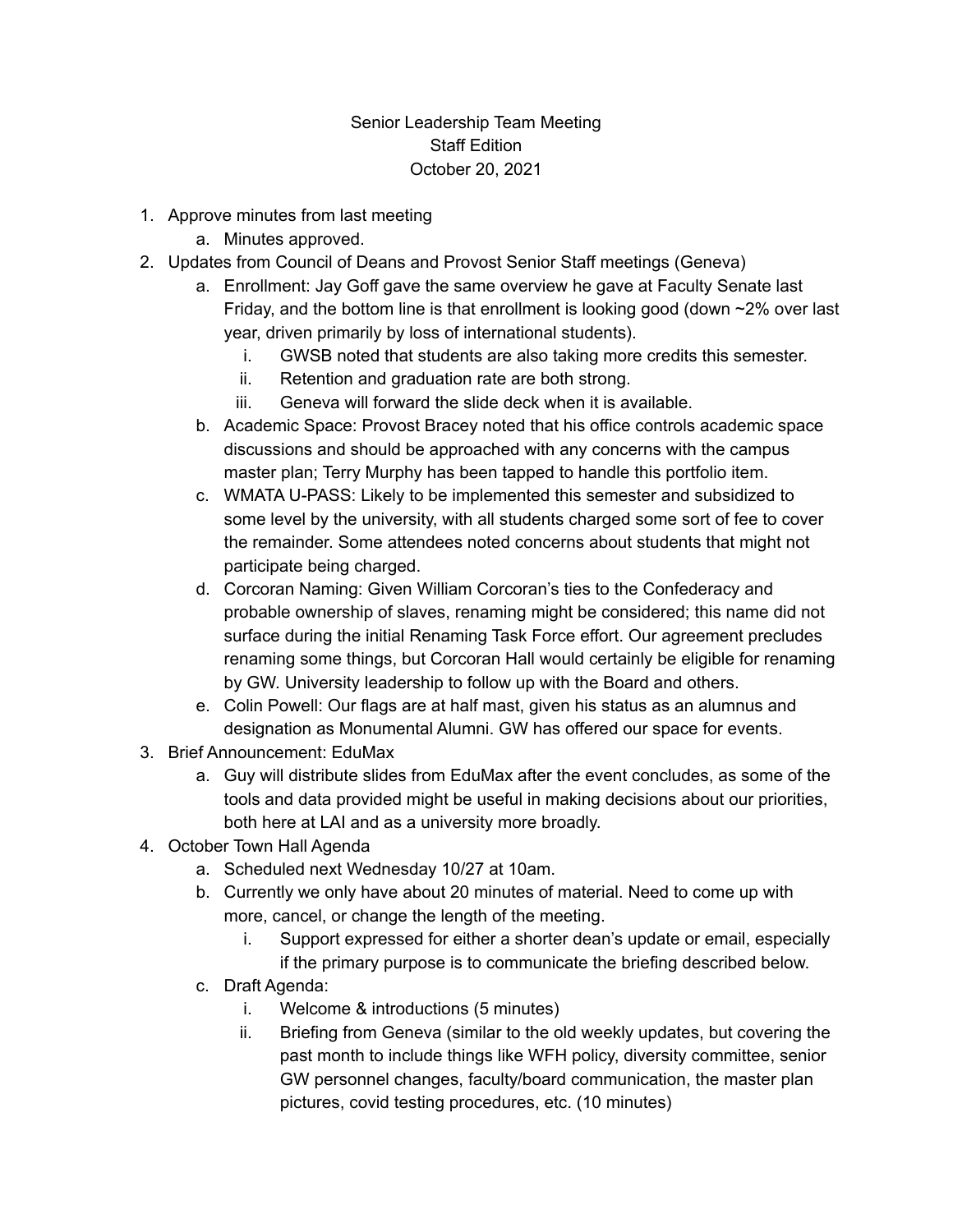iii. OER faculty incentives (5 minutes)

## d. **Cancel the October Town Hall and provide an update by email.**

- 5. Employee Recognition and Appreciation
	- a. As we might not have sufficient lead-up time or an appropriate public health environment to do a Captain Cookie-type event, it would be great to hire Nia and Jennifer to create goody bags to give to everyone, perhaps just before Winter Break (after classes end).
		- i. One advantage of doing something sooner rather than later is that we can use the outside space and be less masked.
	- b. We are about 50% of the way there with individualized bookplating outreach; those for whom this particular expression of appreciation resonates have taken the time to select their titles, and others are working on it.
	- **c. Employee appreciation could occur on November 18, in collaboration with Nia and Jennifer; Geneva can also provide signed letters of appreciation.**
		- i. Note: gift bags are for professional regular staff and temps (people on the organizational chart). Please send names of temps to Robin.
	- d. **January Town Hall will be held January 7 and will involve recognizing pandemic on-site staff, aiming to include displayed books with bookplates.**
- 6. Approve updated organizational chart (Robin)
	- a. LAI Org Chart 10-1-21 draft v3.pdf available in your email.
	- b. Several edits and suggestions were provided.
	- **c. Robin to update and share the final version, to be dated November 1.**
- 7. Quick Eckles update
	- a. GWPD
		- i. Captain Steven Booker walked the spaces with Hannah and Barbra and identified two additional locations for tap access. Conversation also covered how exits are identified and other basic coordination.
	- b. Silent Disco: Friday PM 10/29/2021
		- i. Student Life will completely staff this event (as there will be no library staff on hand), and they provided an enumerated list of in-scope activities. Hannah, Barbra, and Peter reviewed the request and agreed that this would be a good test case.
		- ii. Un-powered furniture on the second floor will be moved and then replaced. We will review the space thereafter.
		- iii. No objections noted from SLT.
- 8. Reassessing employee designations after 90 days

**A significant number of LAI employees expect an announcement about reevaluating LAI's WFH policy (4:1, with exceptions) by the first week of November. SLT should decide whether and how to address this matter.**

- a. From October 6 SLT Meeting:
	- i. Nov 1 will mark 90 days since we asked folks to return to campus Aug 2. Additionally, during the June 2021 town hall, we stated, "We will assess this on an individual basis after 90 days and may offer the option to